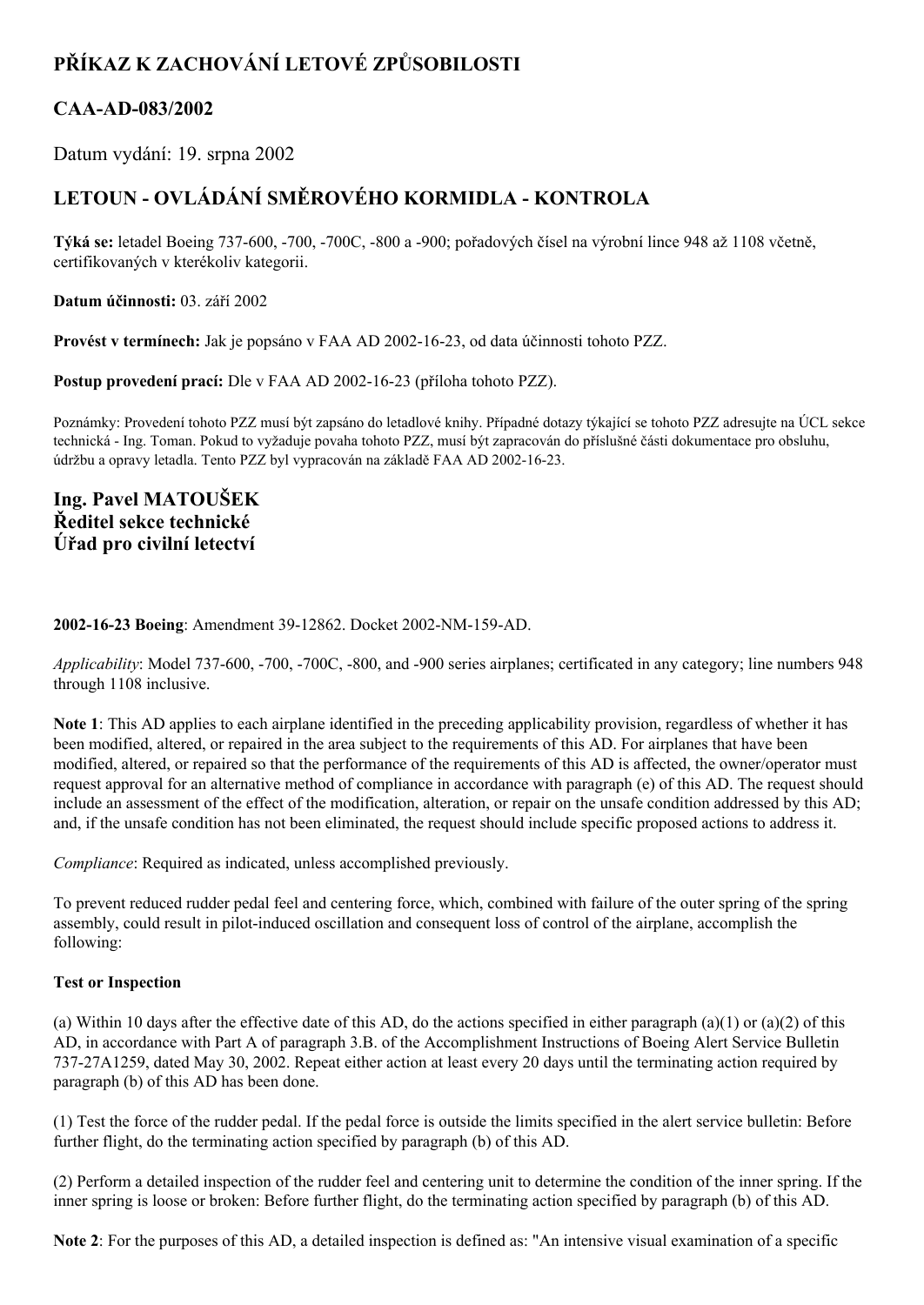structural area, system, installation, or assembly to detect damage, failure, or irregularity. Available lighting is normally supplemented with a direct source of good lighting at intensity deemed appropriate by the inspector. Inspection aids such as mirror, magnifying lenses, etc., may be used. Surface cleaning and elaborate access procedures may be required."

## **Terminating Action**

(b) Except as required by paragraphs (a)(1) and (a)(2) of this AD: Within 90 days after the effective date of this AD, replace the spring assembly on the rudder feel and centering unit with a new spring assembly, and ensure that the letter "R" is marked after the serial number; in accordance with Part B of paragraph 3.B. of the Accomplishment Instructions of Boeing Alert Service Bulletin 737-27A1259, dated May 30, 2002.

## **Reporting Requirement**

(c) At the applicable time specified in paragraph (c)(1) or (c)(2) of this AD: Submit the replaced spring assembly P/N 69-57900 5, if applicable, along with a report that includes identifying information to Richard Ranhofer, The Boeing Company, Spares Distribution Center, Repair and Overhaul Area SSA111, Building 2201, Door W10, 2201 South 142nd Street, SeaTac, Washington 98168; reference SB 737-27A1259. The report must include the airplane identification (line number, serial number, omni number, or registry number), and the serial number of the rudder feel and centering unit. This may be accomplished by submitting a completed Appendix B of Boeing Alert Service Bulletin 73727A1259, dated May 30, 2002. Information collection requirements contained in this AD have been approved by the Office of Management and Budget (OMB) under the provisions of the Paperwork Reduction Act of 1980 (44 U.S.C. 3501 et seq.) and have been assigned OMB Control Number 2120-0056.

(1) For airplanes on which the inspection is accomplished after the effective date of this AD: Send the spring assembly and the report within 30 days after replacing the spring assembly, as required by paragraph (a) or (b), as applicable, of this AD.

(2) For airplanes on which the spring assembly has been replaced prior to the effective date of this AD: Send the spring assembly and the report within 30 days after the effective date of this AD.

## **Spare Parts**

(d) As of the effective date of this AD, no person may install on any airplane a rudder feel and centering unit with a spring assembly that has a part number 69-57900-5 and a serial number in the range 2900 through 3101 inclusive--unless the feel and centering unit's serial number includes the suffix "R" to indicate that the spring assembly has been replaced.

## **Alternative Methods of Compliance**

(e) An alternative method of compliance or adjustment of the compliance time that provides an acceptable level of safety may be used if approved by the Manager, Seattle Aircraft Certification Office (ACO), FAA. Operators shall submit their requests through an appropriate FAA Principal Maintenance Inspector, who may add comments and then send it to the Manager, Seattle ACO.

**Note 3**: Information concerning the existence of approved alternative methods of compliance with this AD, if any, may be obtained from the Seattle ACO.

## **Special Flight Permits: Prohibited**

(f) Special flight permits, in accordance with §§ 21.197 and 21.199 of the Federal Aviation Regulations (14 CFR 21.197 and 21.199), are prohibited for the operation of the airplane to a location where the requirements of this AD can be accomplished.

## **Incorporation by Reference**

(g) The actions must be done in accordance with Boeing Alert Service Bulletin 73727A1259, dated May 30, 2002. This incorporation by reference was approved by the Director of the Federal Register in accordance with 5 U.S.C. 552(a) and 1 CFR part 51. Copies may be obtained from Boeing Commercial Airplane Group, PO Box 3707, Seattle, Washington 981242207. Copies may be inspected at the FAA, Transport Airplane Directorate, 1601 Lind Avenue, SW., Renton, Washington; or at the Office of the Federal Register, 800 North Capitol Street, NW., suite 700, Washington, DC.

## **Effective Date**